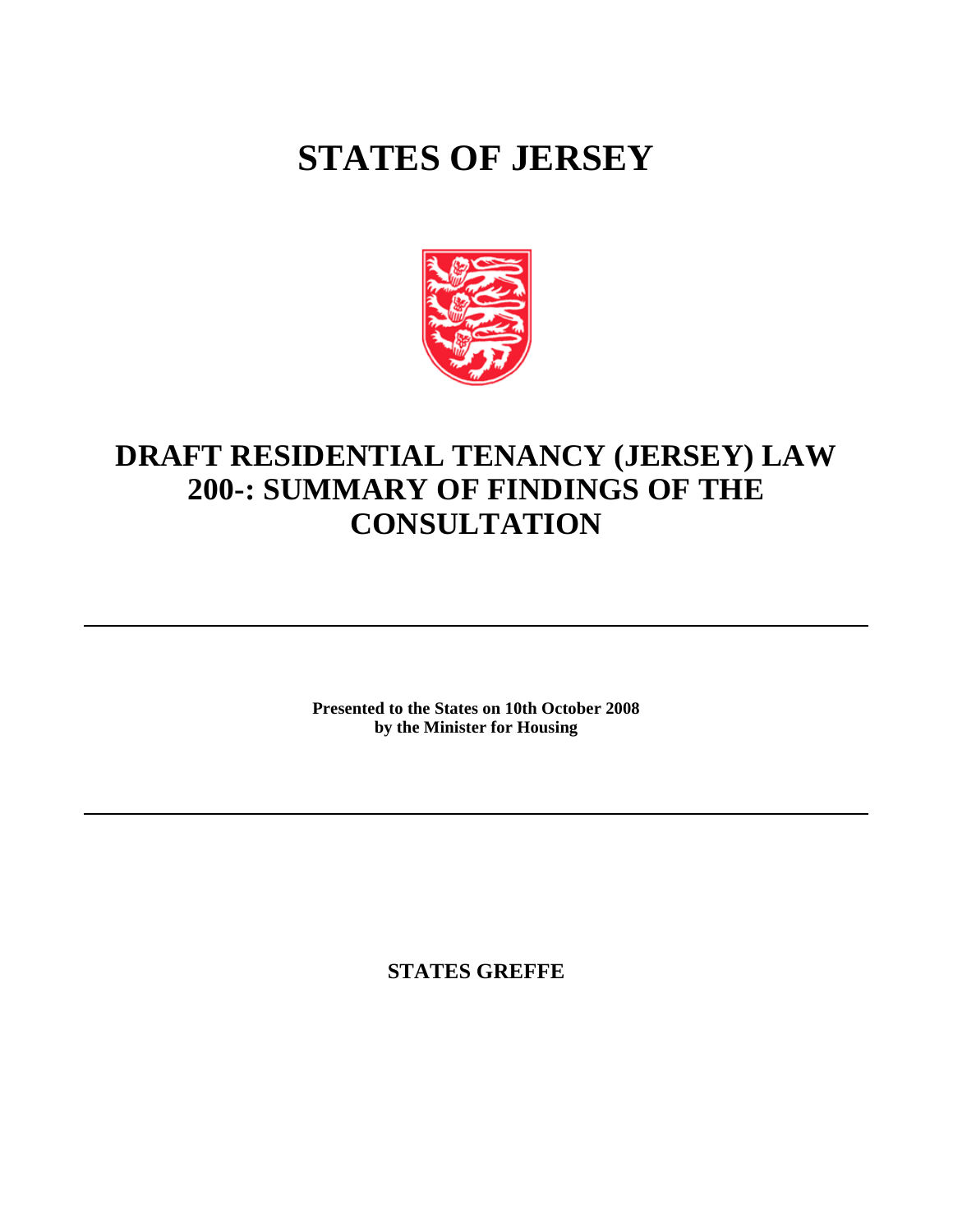Population Office Summary of Responses



### **WHITE PAPER ON RESIDENTIAL TENANCY (JERSEY) LAW 200-**

#### **SUMMARY OF CONSULTATION DETAILS**

The Minister for Housing published for consultation a White Paper on the Draft Residential Tenancy (Jersey) Law 200- between 29th April – 24th June 2008.

The consultation was designed to inform the public about the proposed Law and to gauge public opinion on new provisions to formalise the obligations between landlord and tenant. Current legislation in this area dates back to 1919 and 1946, and the proposed draft Law would create an updated regulatory framework, detailing security of tenure provisions and providing clarity to the roles and responsibilities of those entering into the relationship of landlord and tenant. The paper also put forward for consideration proposals relating to the possible establishing of a Tenants' Deposit Scheme to protect tenants' deposits.

Specific questions were asked in relation to some provisions of the draft Law and also the issue of a Tenants' Deposit Scheme. The responses to these questions are referred to at the end of this Report.

#### **OVERVIEW OF CONSULTATION RESPONSES**

The Consultation paper was placed on the States of Jersey website and circulated to all those on the Public Consultation Register. The paper was also publicised through the local media, and copies and requests for comment were sent to some individuals or organisations who are or have been directly involved in this area of law for their comment, namely Age Concern; the Housing Department; the Law Society; the Petty Debts Court Magistrate; the Citizens Advice Bureau; the Lodging Houses Association; the Housing Trusts; the Jersey Estate Agents Association; and the Jersey Consumer Council. In addition, States Members were asked to comment.

In total 24 responses were received. Of these, 14 were from landlords, landlords' organisations and social housing providers; 3 from tenants; and 7 from other individuals or organisations, including the Citizens Advice Bureau, the Jersey Consumer Council, the Scrutiny Housing Sub-Panel, and the Jersey Rights Association, among others.

Only 5 questionnaires were completed. The majority of respondents chose to send in written responses in which they focussed on specific areas of the consultation, with 15 respondents commenting on the issue of the Tenants' Deposit scheme and 10 on the notice period proposals. General comments were also made on the impact the proposals might have on the way in which the letting market operates, and some queries were raised on how the Law will operate.

While the Minister for Housing welcomed the level of interest in these proposals, he continues to seek further comment, and in particular, is keen to hear some comment from States Members.

#### **MINISTER'S RESPONSE TO CONSULTATION**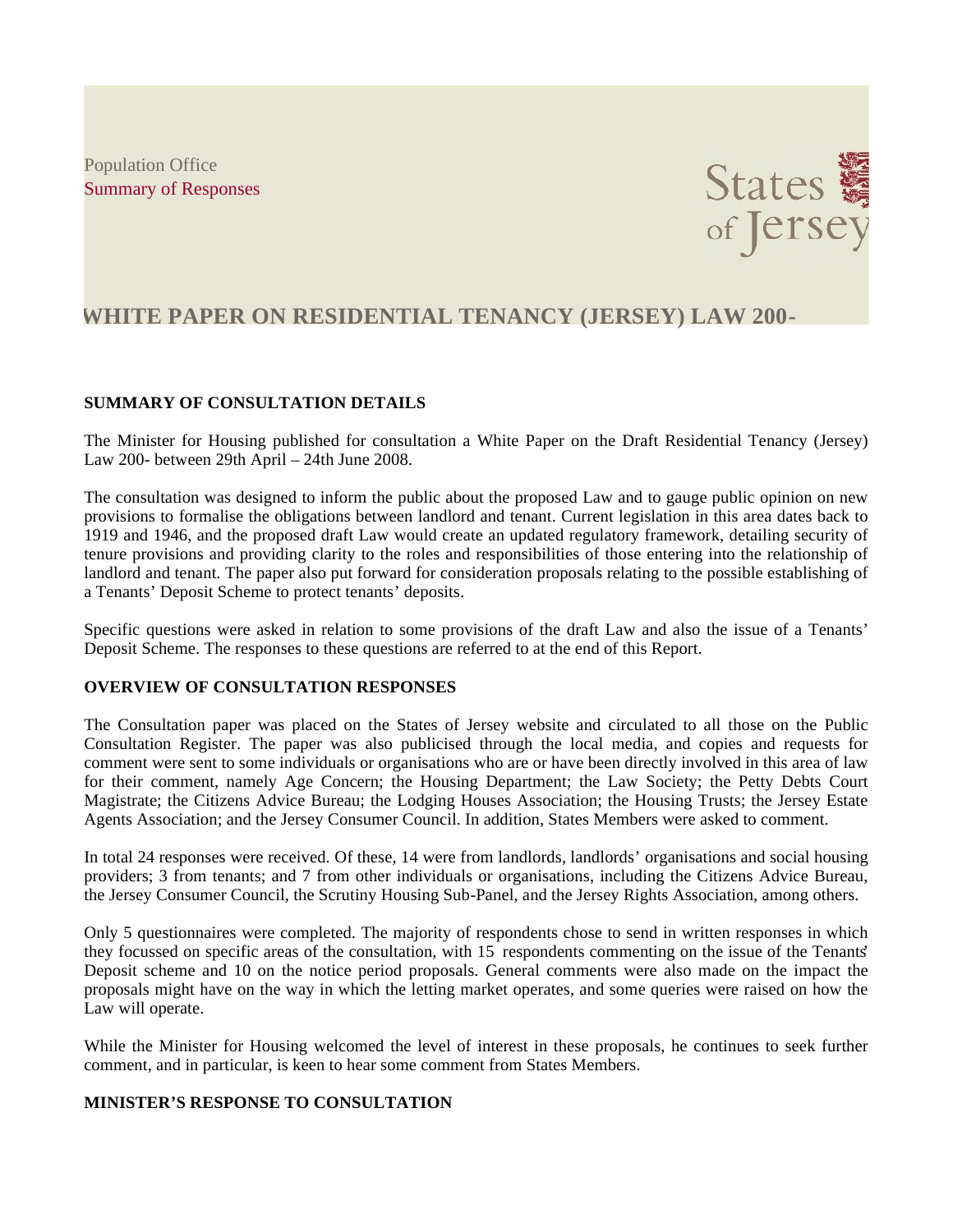Any proposals for legislating for relationships between private parties have the potential to provide emotive, and perhaps divided, responses. The Residential Tenancy Law is an example where there are potentially 2 opposing views, namely those of tenants and those of landlords.

However, I am pleased to advise that the overall mood of this consultation is not that of opposing camps, but rather one of a wish to see fairness and practicality prevail. A detailed summary of the issues raised in the responses received is given below, but some key points did arise:

There was recognition of the importance to Jersey of the rental and letting market, in particular given levels of owner-occupation and property prices, but it was also accepted that both good and bad landlords and tenants exist. As such, both need protection in the form of a modern regulatory framework. It was pleasing to see this consensus.

Certainly, it was acknowledged that current legislation is outdated.

The concept of an updated Law dealing with landlord and tenant obligations raised no objection, although there was a wish that bureaucracy be kept to a minimum, for example the proposal that landlords be required to provide 6 monthly statements of monies received was one suggestion that was challenged, and it was suggested that too much new bureaucracy might lead to some landlords withdrawing their properties from the rental market, which could cause problems to Jersey's economy.

Several comments were also received on the length of notice period proposals and alternative options offered, mainly around shorter notice periods for landlords than the 3 months proposed, or alternatively, larger deposits which accounted for a 3 month notice period where receipt of rent may become more problematic.

Also cited as important was the need to appreciate that many of those letting or lodging will not have English as a first language, and that such individuals need support and help to fully understand any agreements they are entering into. Such initial understanding will ultimately be to the advantage of both parties (e.g. the point in time when notice needs to be given; date when rent is due).

It was generally felt that the Petty Debts Court offers a good service to those in dispute; although it was felt that many would be reluctant to use its services, either because of language difficulties, fear of legal process, or even of being "blacklisted" as a troublemaker. Some concern was also raised over the swiftness of dispute resolution, and in particular, the swiftness of the settlement of deposit monies – which was vital for landlords, and in particular, a tenant perhaps needing the money for alternative accommodation. This is notwithstanding the fact that the mediation service under the Petty Debts Court appears to work successfully within the context of small claims, and has a likely role to play in any deposit protection solution.

Indeed, the topic that generated the most discussion in the consultation was that dealing with the need, or otherwise, for a tenants' deposit scheme. The Citizens Advice Bureau's response in particular was comprehensive and informative in recounting the unfortunate experiences of a number of tenants in recovering deposit monies and the difficulties they faced. However, the consultation has granted landlords and other associations the opportunity to put their case and, whilst I am concerned by and alert to the circumstances demonstrated by CAB's report, I wish to say how reasonable I think the landlords' responses have also been.

**As a result of the balanced responses received to this consultation, it is evident that some form of process needs to be put in place to provide peace of mind to both tenants and landlords with regard to the return of deposit monies. Asking for a deposit, as one landlord stated, is the only way a landlord has of safeguarding their property. Equally, for a tenant, the prompt return of a deposit may be the only way that a tenant has of funding a deposit for a new home.**

A choice of deposit protection schemes now operate in the UK, and the type of custodial deposit scheme favoured by the Citizens Advice Bureau is one of the options that the Population Office is researching, and indeed, a **compulsory, agency-led custodial deposit scheme is my preferred model for deposit protection – because of its potential swiftness as a scheme for mediating, arbitrating, and returning monies and resolving disputes, and its dedicated, specialised nature.** This is only on the basis of any proposal being self-funding, requiring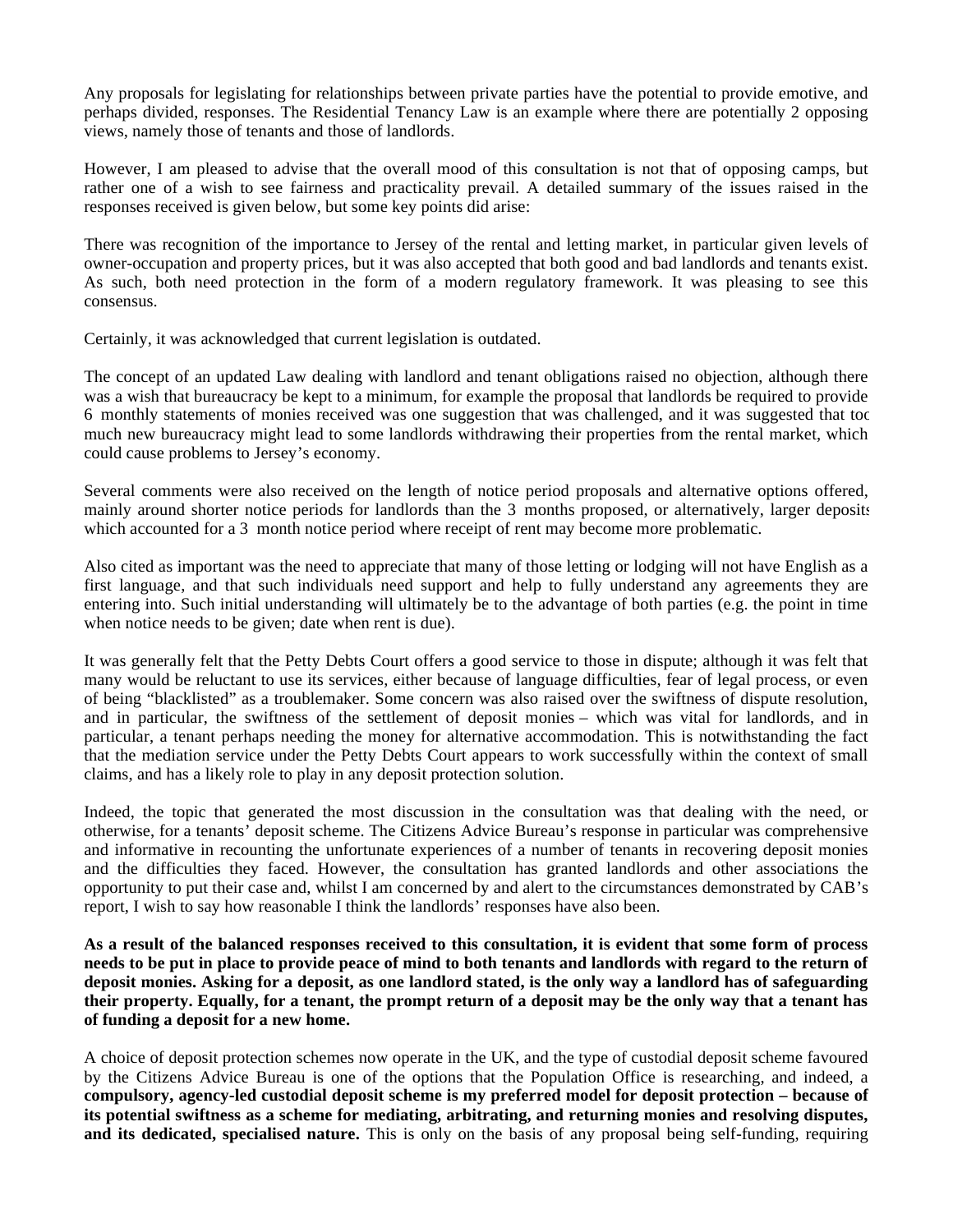minimal administration for all, not being undertaken by the States, and being wholly unbiased.

However, other options have been put forward by respondents which warrant further consideration before any final decision is taken. Key requirements will be that the process for deposit protection –

- clarifies what deposits are taken for;
- ensures that clear evidence is available of the condition of the premises when occupancy was entered into;
- states the grounds upon which a deposit will be returned;
- provides a mechanism whereby deposit monies are readily accessible;
- provides a mechanism that will ensure their swift return;
- provides details of an accessible process that will help decide issues between the parties if necessary. (Although mediation is recognised as a valuable means of settling a dispute, there is evidence that the more decisive option of arbitration should also be available.)
- be user-friendly and operated at no cost to the taxpayer.

In addition, key information is still awaited from the Jersey Annual Social Survey which will report in January 2009. Important questions have been asked about tenants' experiences with the return of their deposits, which will supplement and update the information provided by the Citizens Advice Bureau. **This wide-ranging survey of 3,500 households should be awaited before any final decision is taken.** This is important because it will provide a balanced and extensive view of the issues at a single point in time.

Another matter felt to be of key importance is the need to give lodgers, as well as tenants, the protection of any rental deposit scheme. I fully concur with this view and, even if not fully achievable, as I have stated previously it is the intention of the forthcoming Migration Policy to review the definition of "lodger". If this is achieved then many more individuals will be able to get protection from any scheme.

The Population Office is in the process of undertaking this work and officers are working to a schedule which involves –

- working with agencies who might be in a position to operate a custodial deposit protection scheme;
- liaising with the Law Draftsman on possible amendments to the Law arising from the consultation, and provisions to establish a rental deposit scheme.

**If re-appointed as Minister for Housing, I intend to lodge a proposition to bring the Draft Residential Tenancy (Jersey) Law 200- for debate early in 2009, and Draft Regulations under that Law for the establishment of a scheme to protect deposits and resolve disputes will likely be lodged later in the year.**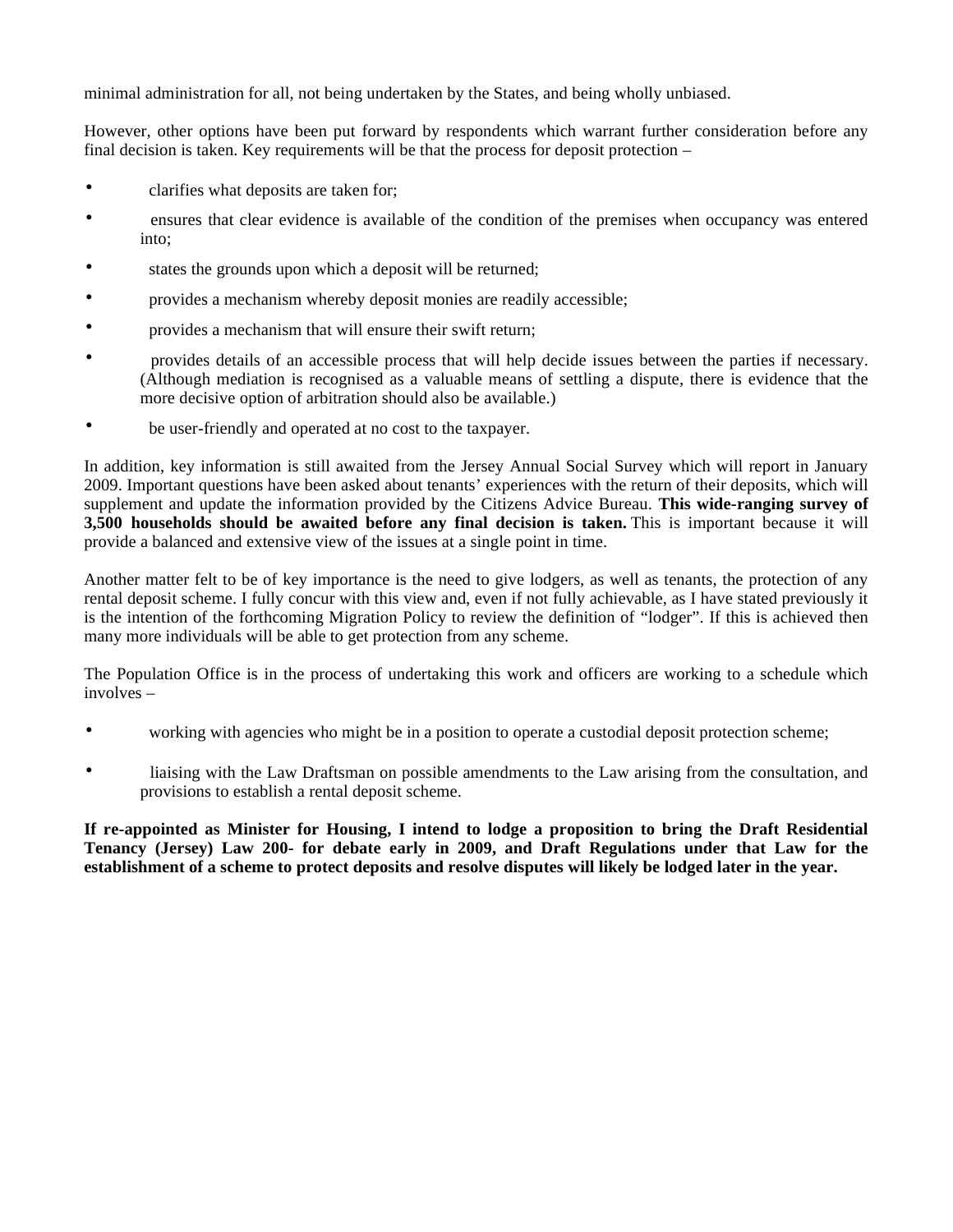#### **SUMMARY OF RESPONSES**

#### **Q1:**

*Are there issues arising in landlord/tenant residential tenancy agreements that are not specifically mentioned in the draft RTL [Article 4 and Schedules 1 and 2 of the RTL] that you feel should be regulated?*

#### **A number of issues were raised for further consideration. These included:**

- A requirement for policing of landlords to continue with licences being revoked from unscrupulous landlords;
- Written agreements are imperative;
- Landlords should check properties; photograph them and make an inventory before tenants move in, and both parties sign copy documents;
- Landlords could, for example, make it clear when the agreement is taken out that cleaning is charged at  $\pounds X$  per hour at the end of a tenancy to come out of the deposit – "it can take 2 hours to clean just a cooker";
- Concerns were expressed about renewal at the end of long fixed leases;
- Payment of deposits should relate to length of period of notice;
- Law needs to be monitored once introduced for compliance purposes;
- A damage deposit should be levied as well as a rental deposit as, if rent is overdue when a tenant leaves and damage has been caused, the rental deposit may not be sufficient for both; **or**
- RTL should state how damage monies to be returned;
- Rates should be paid pro rata when taking up a tenancy;
- Split services may not be practical to have separate meters for services could be costly – better to send a copy of the statement upon request itemising tenant's liability;
- Regular statements of monies paid not necessary most rent is paid by standing order so is clear on bank statements, and if a landlord has a joint account for all rents [s]he receives it would be difficult to single out individual amounts. Statement could be given on request;
- Not right that a landlord could commit a criminal offence if [s]he forgets to provide a statement of monies received;
- Specific provision should be included in the Law dealing with liability for rent /notice when tenants die/are hospitalised long-term;
- States policies offering tenants States housing property at "short notice" and resulting in tenants seeking to leave private accommodation at short notice, and income support covering only part of rental due resulting in the balance often falling into arrears should be reviewed;
- Law should provide for landlords to be entitled to interest payments and administrative costs if rent not paid on time;
- When a tenant moves out, a landlord needs a reasonable time to receive final cleaning/repair bills so that the balance due to the tenant from the deposit can be calculated;
- Threshold up to which the RTL will apply should be raised from 9 to 21 years.

#### **Notice periods:**

**Q2:**

*Do you agree with the proposals for fixed periods of notice to be given by both landlord and tenant?*

**YES: 5 NO: 3**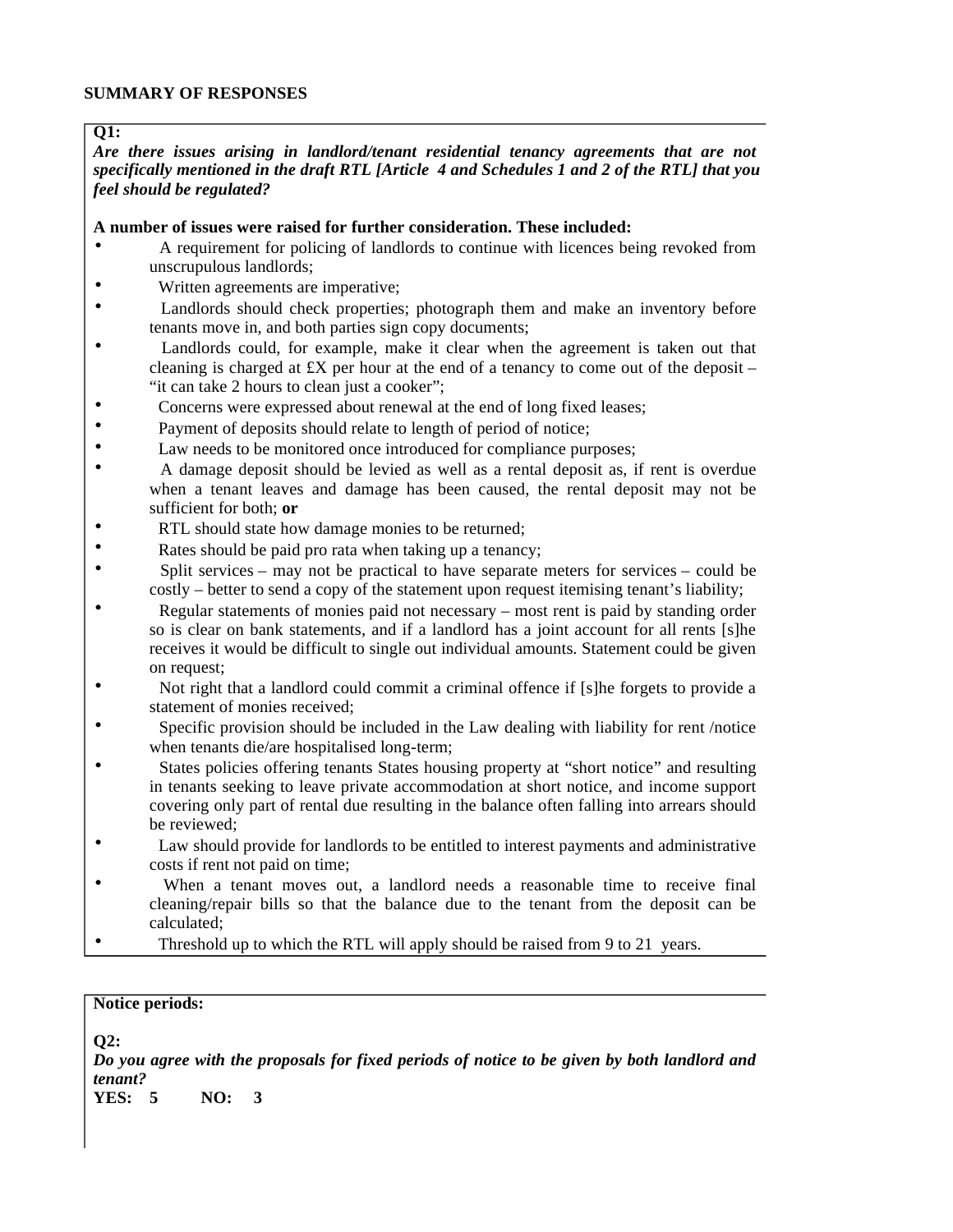**Q3:** *Do you agree with the proposed periods of one month from tenant to landlord and 3 months from landlord to tenant?*<br>YES: 4 NO: 2

**NO:** 2

**Q4:**

*Please include a figure in the boxes to show the number of months notice you think.*

- Minimum 3 month either way landlords need time to arrange for repair of properties before they can re-let – one month not enough;
- One month either way;
- By mutual agreement; no fixed periods in law
- Should be the same for both landlord and tenant and size of deposit should be linked to rental payments due during notice period;
- 3 months for a landlord should be the minimum 4-6 months preferable.

#### **Deposit Scheme:**

**Q5A:**

*Do you agree with the recommendation that the mediation process offered in the Petty Debts Court provides an appropriate forum for resolving issues concerning the return of deposits?* **YES: 8** (although 3 of these felt it was adequate only as a last resort) **NO: 3**

**Q5B:**

*Do you believe there is a need to establish a formal Deposit Scheme?*

**YES:** 7 (but a number of options were put forward)

**NO: 4** (reasons given include bureaucracy and probable use of taxpayers' money; most landlords do return deposits; need a 3rd party arbitrator)

**Q6:**

**Did you pay a deposit when you began living in your** *current* **accommodation? YES: 3 NO:** 

**If "Yes", how much was the deposit?**

Two of up to £1,000 and one of up to £1,500.

#### **Q7/8:**

#### **Disputes in the last 5 years and method of resolution**

All 3 respondents had had disputes over the return of the deposits. One was not resolved; one was resolved with the help of the CAB; and one with the help of the Petty Debts Court.

Views expressed, and options proposed for a scheme:

- The Consumer Council would like to see a system whereby deposits were held by an agency who supervised them.
- The Citizens Advice Bureau recommends a custodial model scheme whereby a deposit is held by a third party and any issues are resolved by a dispute resolution scheme. In particular, it was suggested that problems include disputes over cleaning costs, disputes over whether deterioration in fixtures and fittings has occurred, issues of where the